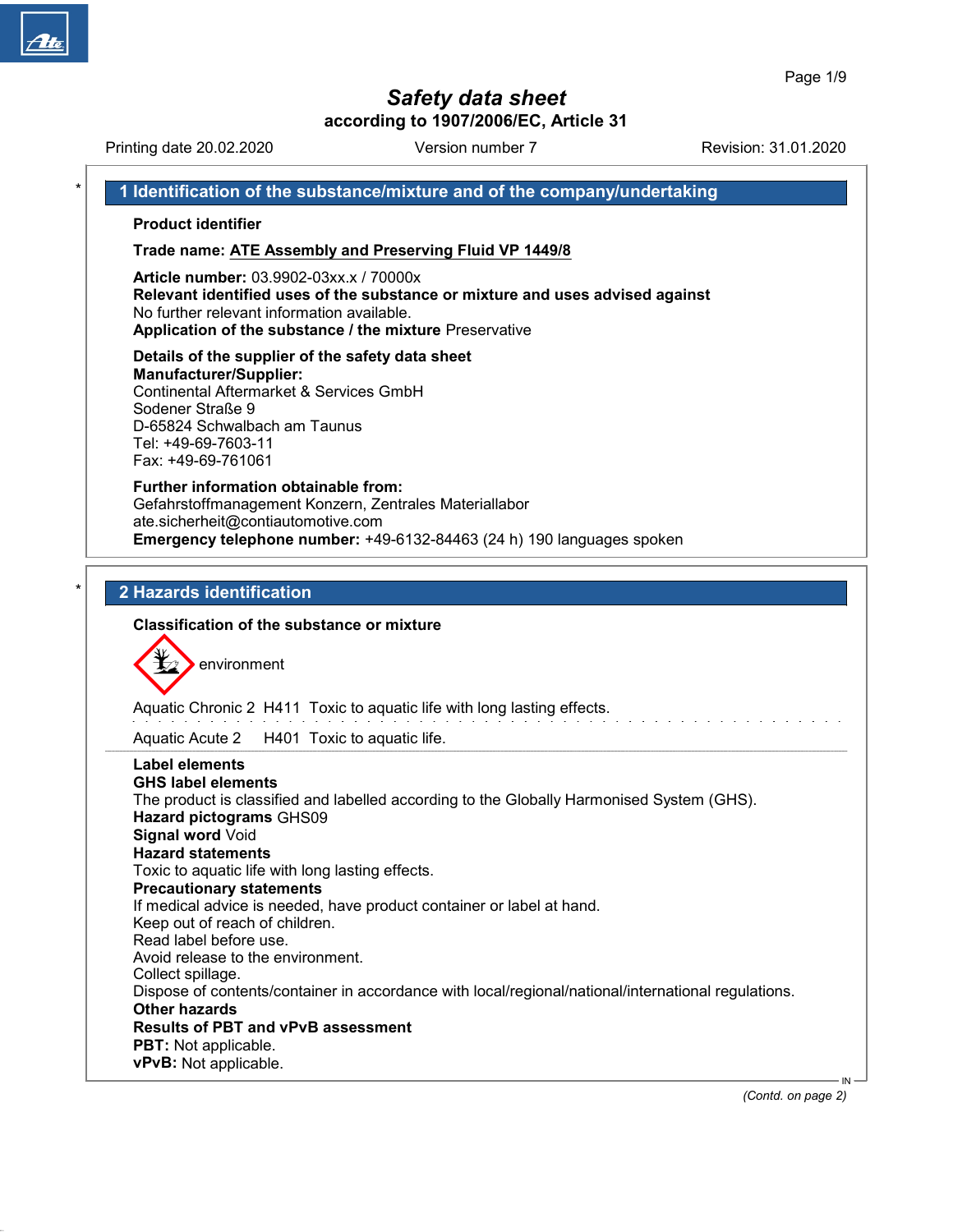Printing date 20.02.2020 **Revision: 31.01.2020** Version number 7 Revision: 31.01.2020

### Trade name: ATE Assembly and Preserving Fluid VP 1449/8

(Contd. of page 1)

# 3 Composition/information on ingredients

### Chemical characterisation: Mixtures

Description: Mixture of substances listed below with nonhazardous additions.

### Dangerous components:

| 5892-47-7 2,4,6-Tri-sec-butylphenol                                                                       | $< 10\%$ |
|-----------------------------------------------------------------------------------------------------------|----------|
| Aquatic Acute 1, H400; Aquatic Chronic 1, H410; Skin Irrit. 2, H315                                       |          |
| 15520-05-5 $ 2,2$ '-(Octylimino) bisethanol                                                               | $<$ 3%   |
| Eye Dam. 1, H318; Acute Tox. 4, H302; Skin Irrit. 2, H315; Acute Tox. 5, H313;<br>Aquatic Chronic 3, H412 |          |
|                                                                                                           |          |

Additional information: For the wording of the listed hazard phrases refer to section 16.

# 4 First aid measures

### Description of first aid measures

General information: Remove contaminated clothes and shoes immediately.

After inhalation: Supply fresh air and to be sure call for a doctor.

#### After skin contact:

Treat affected skin with cotton wool or cellulose. Then wash and rinse thoroughly with water and a mild cleaning agent.

#### After eye contact:

Rinse opened eye for several minutes under running water. If symptoms persist, consult a doctor. After swallowing: Call a doctor immediately.

#### Information for doctor:

### Most important symptoms and effects, both acute and delayed

No further relevant information available.

# Indication of any immediate medical attention and special treatment needed

No further relevant information available.

# **5 Firefighting measures**

### Extinguishing media

#### Suitable extinguishing agents:

CO2, extinguishing powder or water spray. Fight larger fires with water spray or alcohol resistant foam. Use fire extinguishing methods suitable to surrounding conditions.

For safety reasons unsuitable extinguishing agents: Water with full jet

### Special hazards arising from the substance or mixture

May be released in case of fire: CO, CO2, NOx.

#### Advice for firefighters

### Protective equipment:

50.0.1

Wear self-contained respiratory protective device.

Do not inhale explosion gases or combustion gases.

 IN (Contd. on page 3)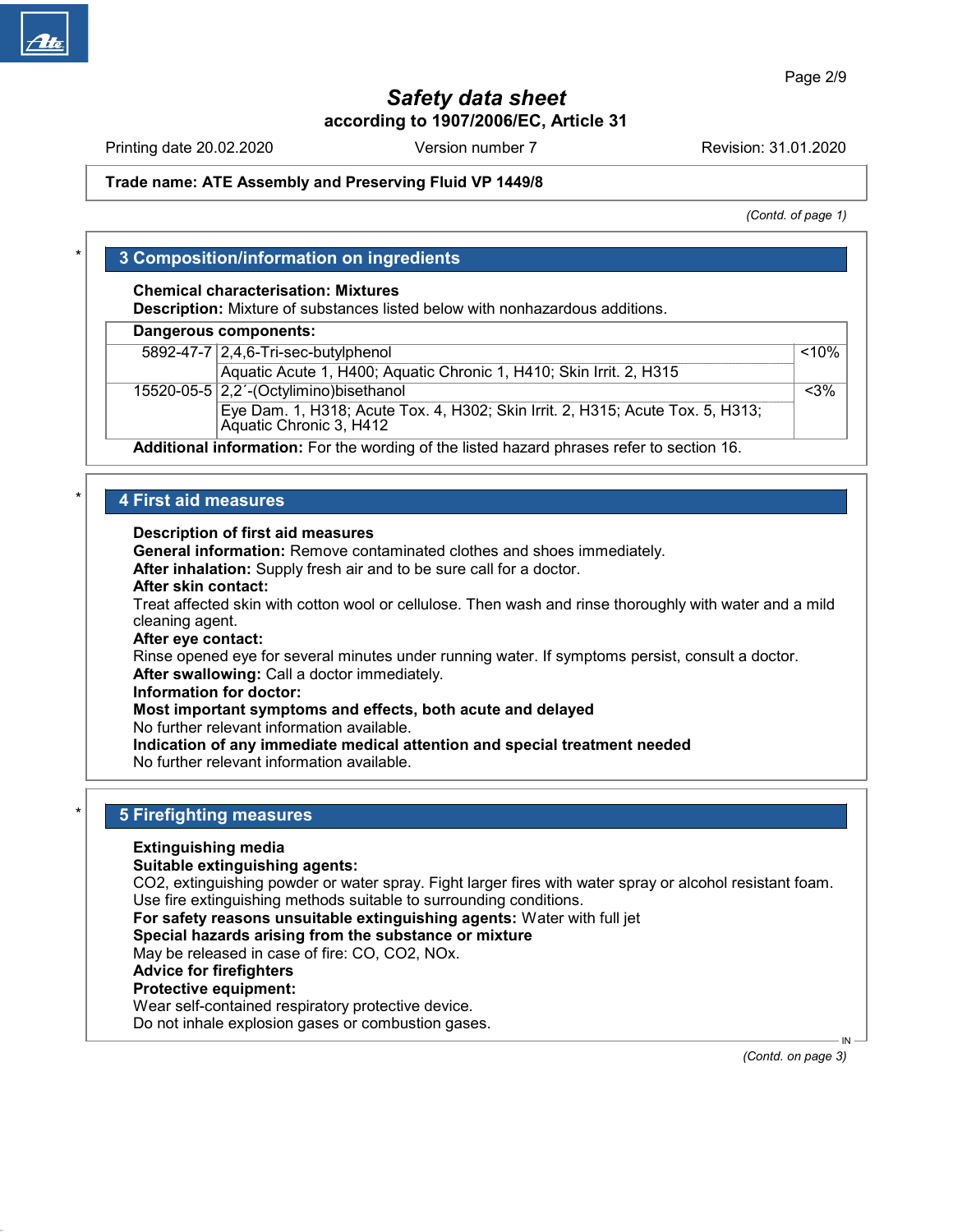Printing date 20.02.2020 **Revision: 31.01.2020** Version number 7 Revision: 31.01.2020

## Trade name: ATE Assembly and Preserving Fluid VP 1449/8

(Contd. of page 2)

# **6 Accidental release measures**

Personal precautions, protective equipment and emergency procedures

Wear protective equipment. Keep unprotected persons away.

Environmental precautions:

Do not allow product to reach sewage system or any water course.

Inform respective authorities in case of seepage into water course or sewage system.

### Methods and material for containment and cleaning up:

Absorb with liquid-binding material (sand, diatomite, acid binders, universal binders). Dispose contaminated material as waste according to item 13.

### Reference to other sections

See Section 7 for information on safe handling.

See Section 8 for information on personal protection equipment.

See Section 13 for disposal information.

# 7 Handling and storage

Handling:

Precautions for safe handling Open and handle receptacle with care. Information about fire - and explosion protection: No special measures required.

Conditions for safe storage, including any incompatibilities Storage:

Requirements to be met by storerooms and receptacles: Store cool and dry. Information about storage in one common storage facility: Not required. Further information about storage conditions: This product is hygroscopic. Storage class according to TRGS 510: 10 combustible liquids. Specific end use(s) No further relevant information available.

# 8 Exposure controls/personal protection

Additional information about design of technical facilities: No further data; see item 7.

#### Control parameters

Ingredients with limit values that require monitoring at the workplace:

The product does not contain any relevant quantities of materials with critical values that have to be monitored at the workplace.

#### Exposure controls

Personal protective equipment:

#### General protective and hygienic measures:

Keep away from foodstuffs, beverages and feed.

Use skin protection cream for skin protection.

Wash hands before breaks and at the end of work.

### Protection of hands:

The glove material has to be impermeable and resistant to the product/ the substance/ the preparation. Selection of the glove material on consideration of the penetration times, rates of diffusion and the degradation

#### Material of gloves

50.0.1

The selection of the suitable gloves does not only depend on the material, but also on further marks of quality and varies from manufacturer to manufacturer. As the product is a preparation of several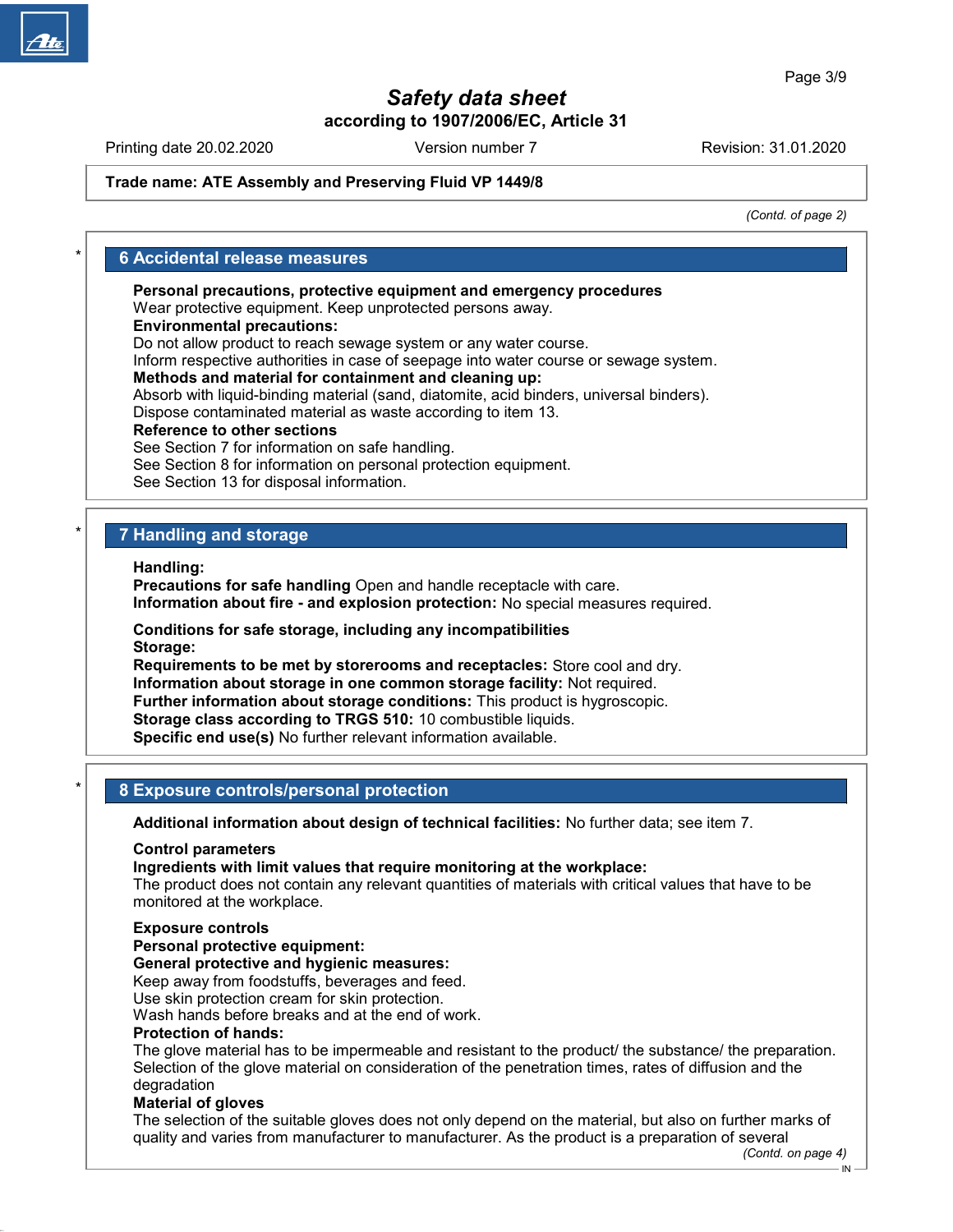Printing date 20.02.2020 **Revision: 31.01.2020** Version number 7 Revision: 31.01.2020

# Trade name: ATE Assembly and Preserving Fluid VP 1449/8

(Contd. of page 3) substances, the resistance of the glove material can not be calculated in advance and has therefore to be checked prior to the application.

### Penetration time of glove material

Butyl caoutchouc (butyl rubber): minimum breakthrough time 480 min; minimum layer thickness: 0.7 mm

NBR (nitrile rubber): minimum breakthrough time 30 min; minimum layer thickness: 0.4 mm The exact break trough time has to be found out by the manufacturer of the protective gloves and has to be observed.

For the permanent contact gloves made of the following materials are suitable: Butyl rubber, BR As protection from splashes gloves made of the following materials are suitable: Nitrile rubber Eye protection: Safety glasses

## Limitation and supervision of exposure into the environment

See section 6 and 7. No additional measures necessary.

# 9 Physical and chemical properties

| Information on basic physical and chemical properties<br><b>General Information</b> |                                               |  |
|-------------------------------------------------------------------------------------|-----------------------------------------------|--|
| Appearance:                                                                         |                                               |  |
| Form:                                                                               | Fluid                                         |  |
| Colour:<br>Odour:                                                                   | Yellow                                        |  |
|                                                                                     | Weak, characteristic                          |  |
| <b>Odour threshold:</b>                                                             | Not determined.                               |  |
| pH-value at 20 °C:                                                                  | $8 - 9$                                       |  |
| <b>Change in condition</b>                                                          |                                               |  |
| <b>Melting point/freezing point:</b>                                                | Undetermined.                                 |  |
| Initial boiling point and boiling range: >300 °C                                    |                                               |  |
| Flash point:                                                                        | $>145$ °C                                     |  |
| Flammability (solid, gas):                                                          | Not applicable.                               |  |
| Ignition temperature:                                                               | $>300$ °C                                     |  |
|                                                                                     | $>$ 300 $^{\circ}$ C                          |  |
| <b>Decomposition temperature:</b>                                                   | Not determined.                               |  |
| Auto-ignition temperature:                                                          | Product is not selfigniting.                  |  |
| <b>Explosive properties:</b>                                                        | Product does not present an explosion hazard. |  |
| <b>Explosion limits:</b>                                                            |                                               |  |
| Lower:                                                                              | Not determined.                               |  |
| Upper:                                                                              | Not determined.                               |  |
| Vapour pressure at 20 °C:                                                           | $0.1$ hPa                                     |  |
| Density at 20 °C:                                                                   | 1 $g/cm3$                                     |  |
| <b>Relative density</b>                                                             | Not determined.                               |  |
| <b>Vapour density</b>                                                               | Not determined.                               |  |
| <b>Evaporation rate</b>                                                             | Not determined.                               |  |
|                                                                                     | (Contd. on page 5)                            |  |
|                                                                                     | $IN -$                                        |  |

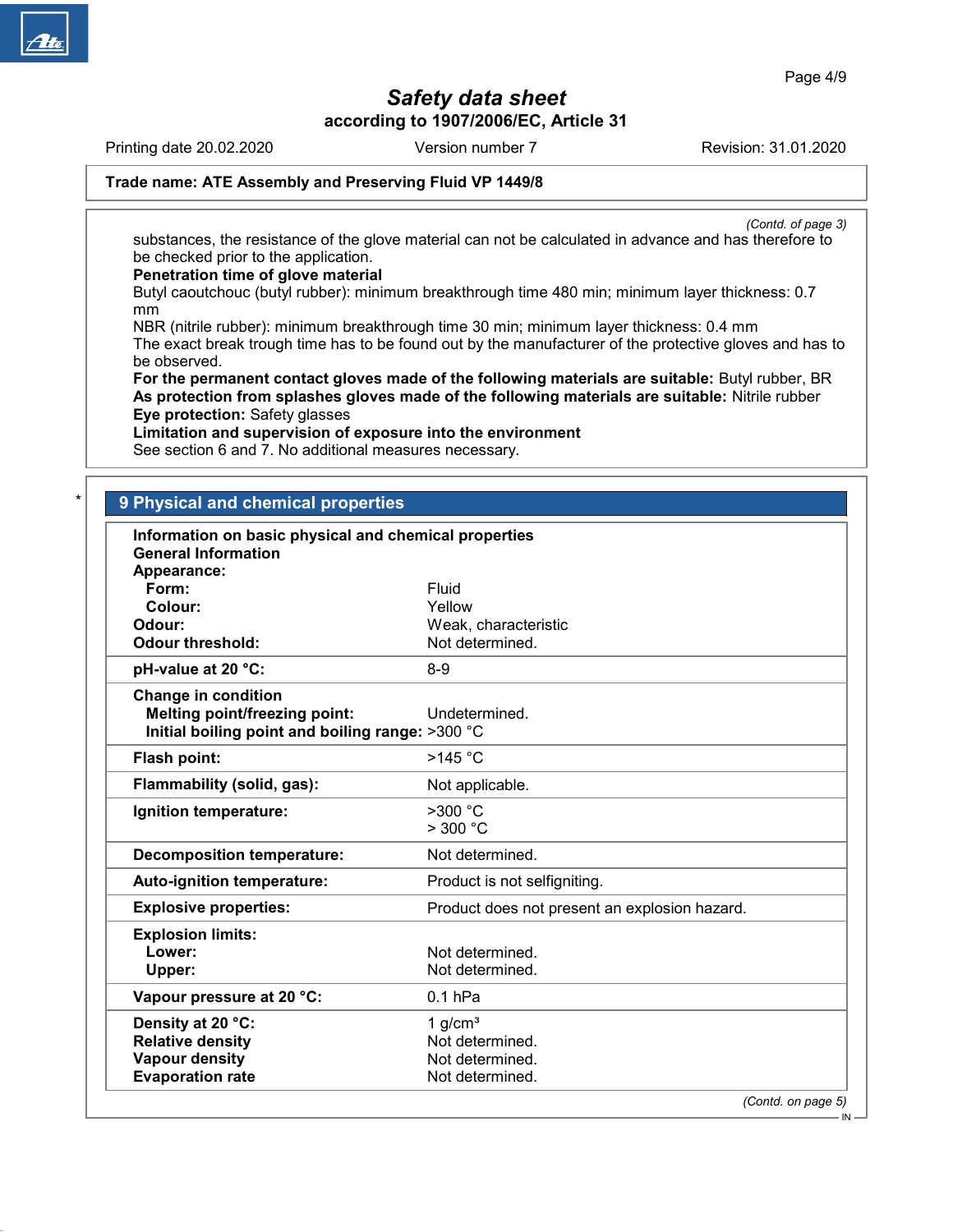Printing date 20.02.2020 **Revision: 31.01.2020** Version number 7 Revision: 31.01.2020

# Trade name: ATE Assembly and Preserving Fluid VP 1449/8

|                                            | (Contd. of page 4) |
|--------------------------------------------|--------------------|
| Not miscible or difficult to mix.          |                    |
| Not determined.                            |                    |
|                                            |                    |
| Not determined.                            |                    |
| $600 - 800$ mm <sup>2</sup> /s             |                    |
|                                            |                    |
| $0.0\%$                                    |                    |
| No further relevant information available. |                    |
|                                            |                    |

# 10 Stability and reactivity

Reactivity No further relevant information available. Chemical stability Thermal decomposition / conditions to be avoided: No decomposition if used according to specifications. Possibility of hazardous reactions No dangerous reactions known. Conditions to avoid No further relevant information available. Incompatible materials: No further relevant information available. Hazardous decomposition products: Carbon monoxide and carbon dioxide Nitrogen oxides (NOx)

# 11 Toxicological information

Information on toxicological effects

Acute toxicity

LD/LC50 values relevant for classification:

Oral LD50 7,105 mg/kg (rat) (OECD 401)

5892-47-7 2,4,6-Tri-sec-butylphenol

Oral LD50 >2,000 mg/kg (rat)

15520-05-5 2,2´-(Octylimino)bisethanol

Oral | LD50 | 1,157 mg/kg (rat) (OECD 401)

Dermal LD50 >2,000 mg/kg (rat) (OECD 402)

Primary irritant effect:

50.0.1

Skin corrosion/irritation Slight irritant effect - does not require labeling.

Serious eye damage/irritation No irritating effect.

Respiratory or skin sensitisation No sensitising effects known.

CMR effects (carcinogenity, mutagenicity and toxicity for reproduction) None.

(Contd. on page 6)

IN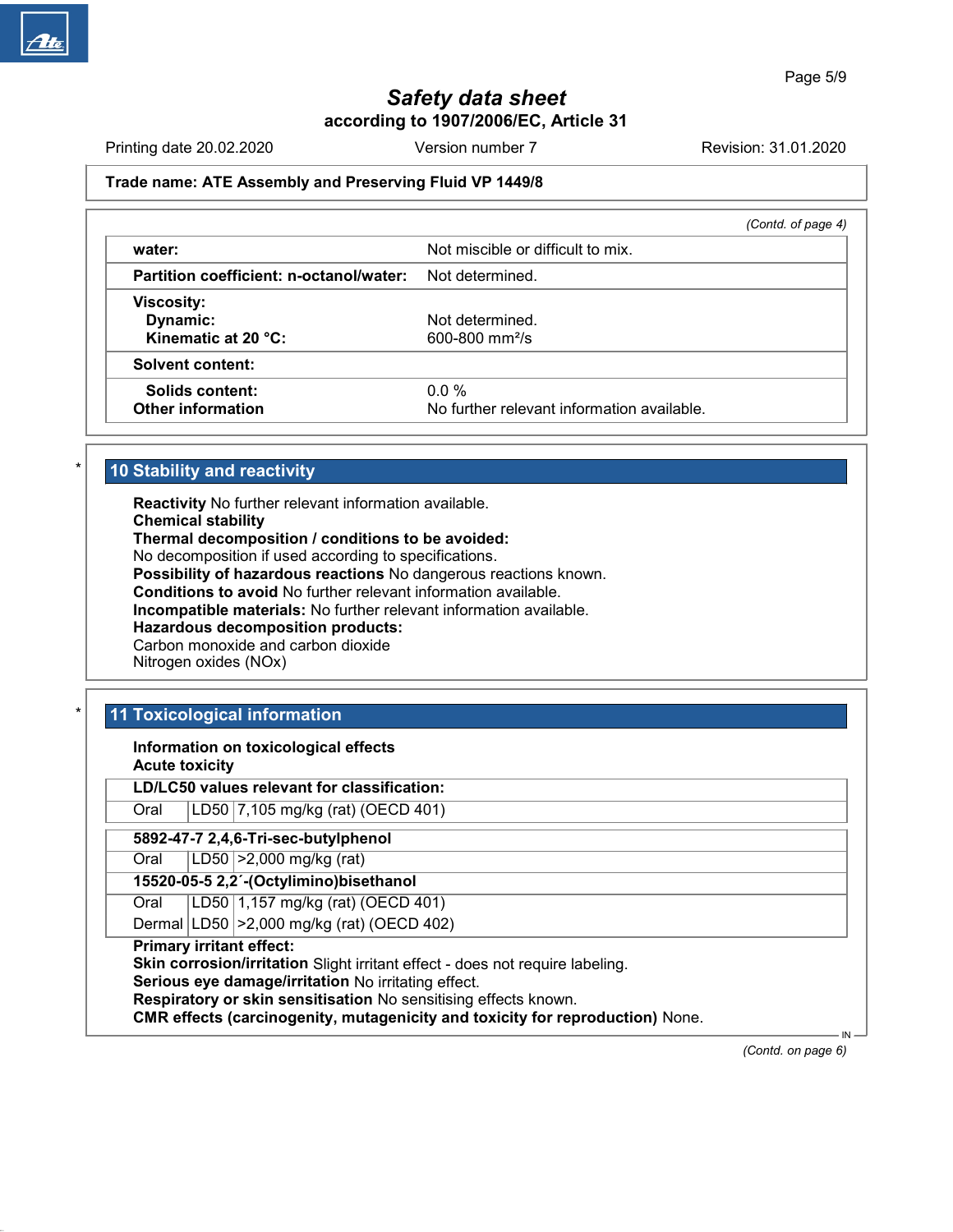Printing date 20.02.2020 **Revision: 31.01.2020** Version number 7 Revision: 31.01.2020

# Trade name: ATE Assembly and Preserving Fluid VP 1449/8

(Contd. of page 5)

| <b>Toxicity</b> |                                                                                                                                                                                                                                                                                                                                                                                                                                                                                                                                                                                                                         |
|-----------------|-------------------------------------------------------------------------------------------------------------------------------------------------------------------------------------------------------------------------------------------------------------------------------------------------------------------------------------------------------------------------------------------------------------------------------------------------------------------------------------------------------------------------------------------------------------------------------------------------------------------------|
|                 | <b>Aquatic toxicity:</b>                                                                                                                                                                                                                                                                                                                                                                                                                                                                                                                                                                                                |
| <b>LC50</b>     | >100 mg/L (fish) (OECD 203 96 h)                                                                                                                                                                                                                                                                                                                                                                                                                                                                                                                                                                                        |
|                 | 5892-47-7 2,4,6-Tri-sec-butylphenol                                                                                                                                                                                                                                                                                                                                                                                                                                                                                                                                                                                     |
|                 | EC50 0.675 mg/l (daphnia) (OECD 202 48 h)                                                                                                                                                                                                                                                                                                                                                                                                                                                                                                                                                                               |
|                 | LC50 2.2-5 mg/L (fish) (OECD 203 96 h)                                                                                                                                                                                                                                                                                                                                                                                                                                                                                                                                                                                  |
|                 | NOEC 0.0675 mg/L (Algae) (72 h)                                                                                                                                                                                                                                                                                                                                                                                                                                                                                                                                                                                         |
|                 | ErC50 0.391 mg/L (Algae) (OECD 201 72 h)                                                                                                                                                                                                                                                                                                                                                                                                                                                                                                                                                                                |
|                 | 15520-05-5 2,2'-(Octylimino)bisethanol                                                                                                                                                                                                                                                                                                                                                                                                                                                                                                                                                                                  |
| EC50            | 1.35 mg/l (Algae) (OECD 201 72 h)                                                                                                                                                                                                                                                                                                                                                                                                                                                                                                                                                                                       |
|                 | 328 mg/l (bacteria) (OECD 209)                                                                                                                                                                                                                                                                                                                                                                                                                                                                                                                                                                                          |
|                 | 19.1 mg/l (daphnia) (OECD 202 48 h)                                                                                                                                                                                                                                                                                                                                                                                                                                                                                                                                                                                     |
| LC50            | 22 mg/L (fish) (OECD 203 96 h)                                                                                                                                                                                                                                                                                                                                                                                                                                                                                                                                                                                          |
|                 | Persistence and degradability<br>This product is, corresponding to the desired stability, heavily biodegradable.<br><b>Behaviour in environmental systems:</b><br>Bioaccumulative potential No further relevant information available.<br>Mobility in soil No further relevant information available.<br><b>Additional ecological information:</b><br><b>General notes:</b><br>Water hazard class 2 (German Regulation) (Self-assessment): hazardous for water<br>Do not allow product to reach ground water, water course or sewage system.<br>Danger to drinking water if even small quantities leak into the ground. |
|                 | <b>Results of PBT and vPvB assessment</b><br><b>PBT:</b> Not applicable.<br>vPvB: Not applicable.                                                                                                                                                                                                                                                                                                                                                                                                                                                                                                                       |

# 13 Disposal considerations

#### Waste treatment methods

Disposal should be based on the relevant state and local laws and regulations, the disposal process should avoid pollution of the environment.

#### Recommendation

After prior treatment product has to be disposed of in an incinerator for hazardous waste adhering to the regulations pertaining to the disposal of particularly hazardous waste.

### Uncleaned packaging:

# Recommendation:

50.0.1

Packagings that may not be cleansed are to be disposed of in the same manner as the product.

(Contd. on page 7)

IN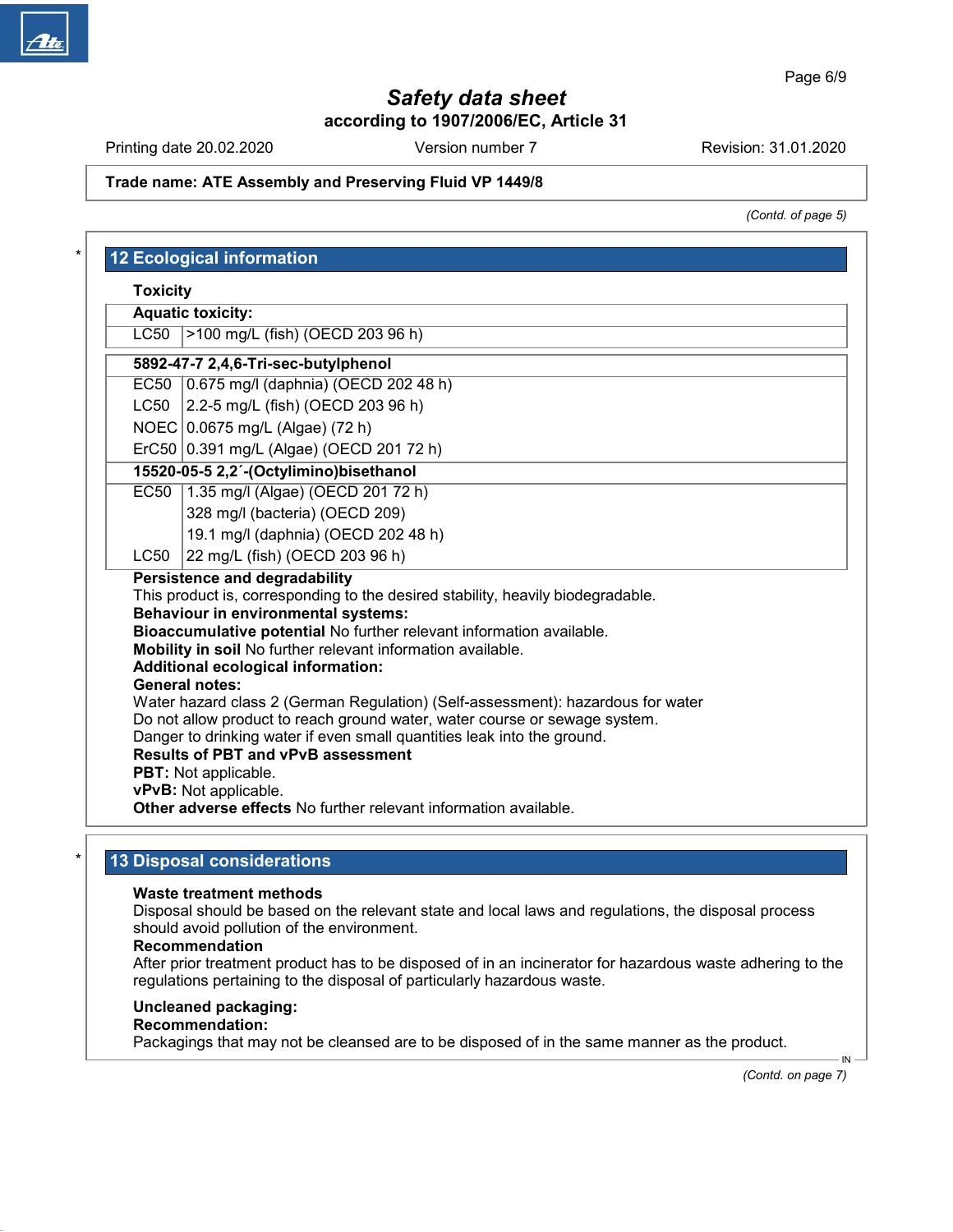Printing date 20.02.2020 Version number 7 Revision: 31.01.2020

# Trade name: ATE Assembly and Preserving Fluid VP 1449/8

(Contd. of page 6)

| <b>UN-Number</b>                                                             |                                                                                                                |
|------------------------------------------------------------------------------|----------------------------------------------------------------------------------------------------------------|
| ADR, IMDG, IATA                                                              | <b>UN3082</b>                                                                                                  |
| UN proper shipping name<br><b>ADR</b>                                        | 3082 ENVIRONMENTALLY HAZARDOUS SUBSTANCE,<br>LIQUID, N.O.S. (2,4,6-Tri-sec-butylphenol)                        |
| <b>IMDG</b>                                                                  | ENVIRONMENTALLY HAZARDOUS SUBSTANCE,<br>LIQUID, N.O.S. (2,4,6-Tri-sec-butylphenol), MARINE<br><b>POLLUTANT</b> |
| <b>IATA</b>                                                                  | ENVIRONMENTALLY HAZARDOUS SUBSTANCE,<br>LIQUID, N.O.S. (containing 2,4,6-Tri-sec-butylphenol)                  |
| <b>Transport hazard class(es)</b>                                            |                                                                                                                |
| ADR, IMDG, IATA                                                              |                                                                                                                |
|                                                                              |                                                                                                                |
| <b>Class</b>                                                                 | 9 Miscellaneous dangerous substances and articles.                                                             |
| Label                                                                        | 9                                                                                                              |
| <b>Packing group</b><br>ADR, IMDG, IATA                                      | III                                                                                                            |
| <b>Environmental hazards:</b>                                                | Product contains environmentally hazardous substances:<br>2,4,6-Tri-sec-butylphenol                            |
| <b>Marine pollutant:</b>                                                     | Symbol (fish and tree)                                                                                         |
| <b>Special marking (ADR):</b>                                                | Symbol (fish and tree)                                                                                         |
| <b>Special marking (IATA):</b>                                               | Symbol (fish and tree)                                                                                         |
| <b>Special precautions for user</b>                                          | Warning: Miscellaneous dangerous substances and<br>articles.                                                   |
| Danger code:                                                                 | 90                                                                                                             |
| <b>EMS Number:</b>                                                           | $F-A, S-F$                                                                                                     |
| <b>Stowage Category</b>                                                      | A                                                                                                              |
| Transport in bulk according to Annex II of<br><b>Marpol and the IBC Code</b> | Not applicable.                                                                                                |
| <b>Transport/Additional information:</b>                                     |                                                                                                                |
| <b>ADR</b>                                                                   |                                                                                                                |
| Limited quantities (LQ)                                                      | 5L                                                                                                             |
| <b>Excepted quantities (EQ)</b>                                              | Code: E1                                                                                                       |
| <b>Transport category</b>                                                    | Maximum net quantity per inner packaging: 30 ml<br>Maximum net quantity per outer packaging: 1000 ml<br>3      |
|                                                                              |                                                                                                                |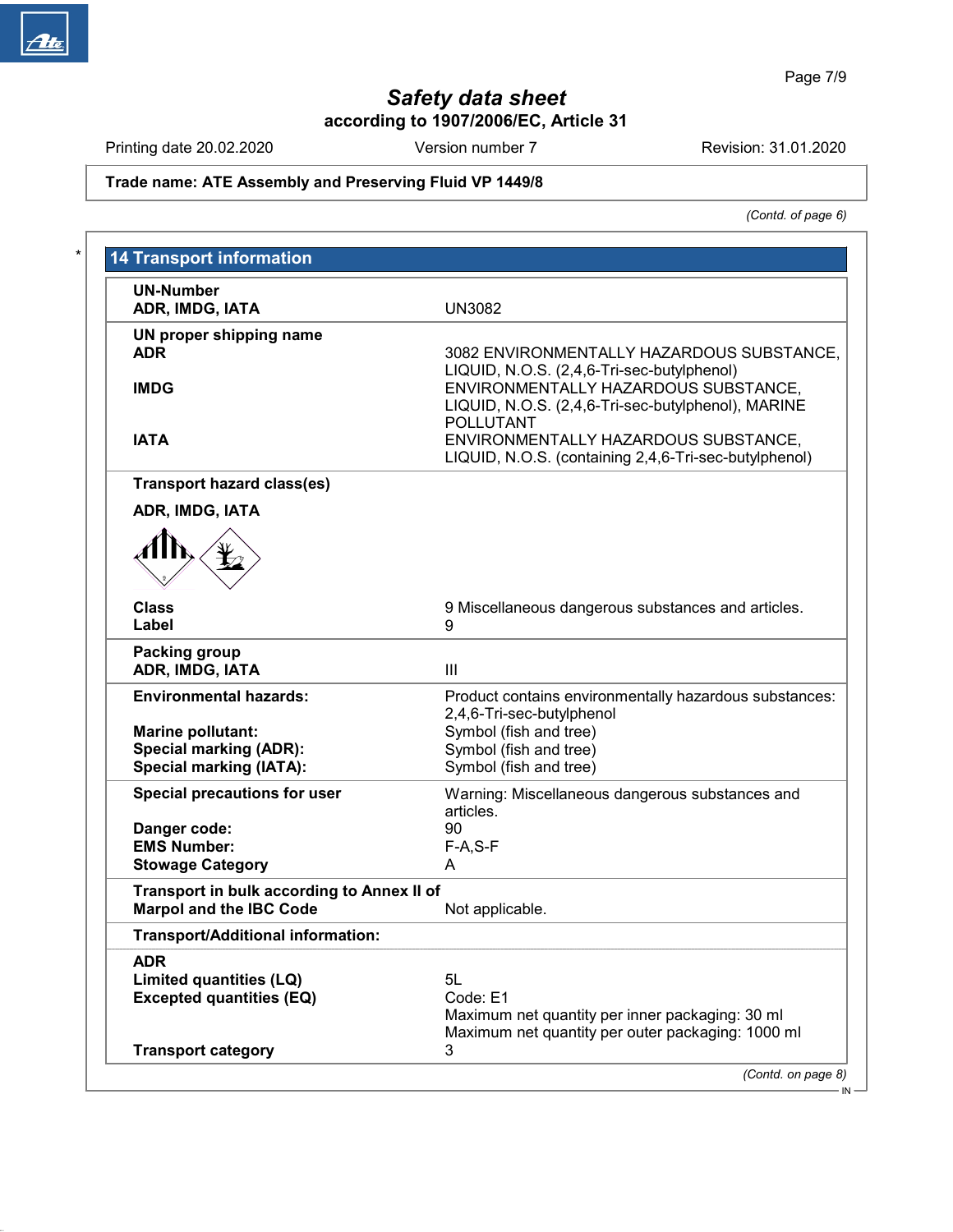Printing date 20.02.2020 **Revision: 31.01.2020** Version number 7 **Revision: 31.01.2020** 

## Trade name: ATE Assembly and Preserving Fluid VP 1449/8

|                                                                           | (Contd. of page 7)                                                                                                                                               |
|---------------------------------------------------------------------------|------------------------------------------------------------------------------------------------------------------------------------------------------------------|
| <b>Remarks:</b>                                                           | Emergency CONTACT (24-Hour-Number)<br>GBK/Infotrac ID 110607: (USA domestic) 1 800 535 5053<br>or international (001) 352 323 3500<br>Special Provision 375      |
| <b>IMDG</b><br>Limited quantities (LQ)<br><b>Excepted quantities (EQ)</b> | 5L<br>Code: E1<br>Maximum net quantity per inner packaging: 30 ml<br>Maximum net quantity per outer packaging: 1000 ml                                           |
| <b>Remarks:</b>                                                           | Emergency CONTACT (24-Hour-Number)<br>GBK/Infotrac ID 110607: (USA domestic) 1 800 535 5053<br>or international (001) 352 323 3500<br>Special Provision 2.10.2.7 |
| <b>IATA</b><br>Remarks:                                                   | Emergency CONTACT (24-Hour-Number)<br>GBK/Infotrac ID 110607: (USA domestic) 1 800 535 5053<br>or international (001) 352 323 3500<br>Special Provision A197     |
| <b>UN "Model Regulation":</b>                                             | UN 3082 ENVIRONMENTALLY HAZARDOUS<br>SUBSTANCE, LIQUID, N.O.S. (2,4,6-TRI-SEC-<br>BUTYLPHENOL), 9, III                                                           |

# 15 Regulatory information

Chemical safety assessment: A Chemical Safety Assessment has not been carried out.

# 16 Other information

This information is based on our present knowledge. However, this shall not constitute a guarantee for any specific product features and shall not establish a legally valid contractual relationship.

### Relevant phrases

H302 Harmful if swallowed.

H313 May be harmful in contact with skin.

H315 Causes skin irritation.

H318 Causes serious eye damage.

H400 Very toxic to aquatic life.

H410 Very toxic to aquatic life with long lasting effects.

H412 Harmful to aquatic life with long lasting effects.

### Department issuing SDS:

50.0.1

Gefahrstoffmanagement Konzern ate.sicherheit@contiautomotive.com

### Abbreviations and acronyms:

ADR: Accord européen sur le transport des marchandises dangereuses par Route (European Agreement concerning the International Carriage of Dangerous Goods by Road) IMDG: International Maritime Code for Dangerous Goods IATA: International Air Transport Association EINECS: European Inventory of Existing Commercial Chemical Substances

(Contd. on page 9)

IN